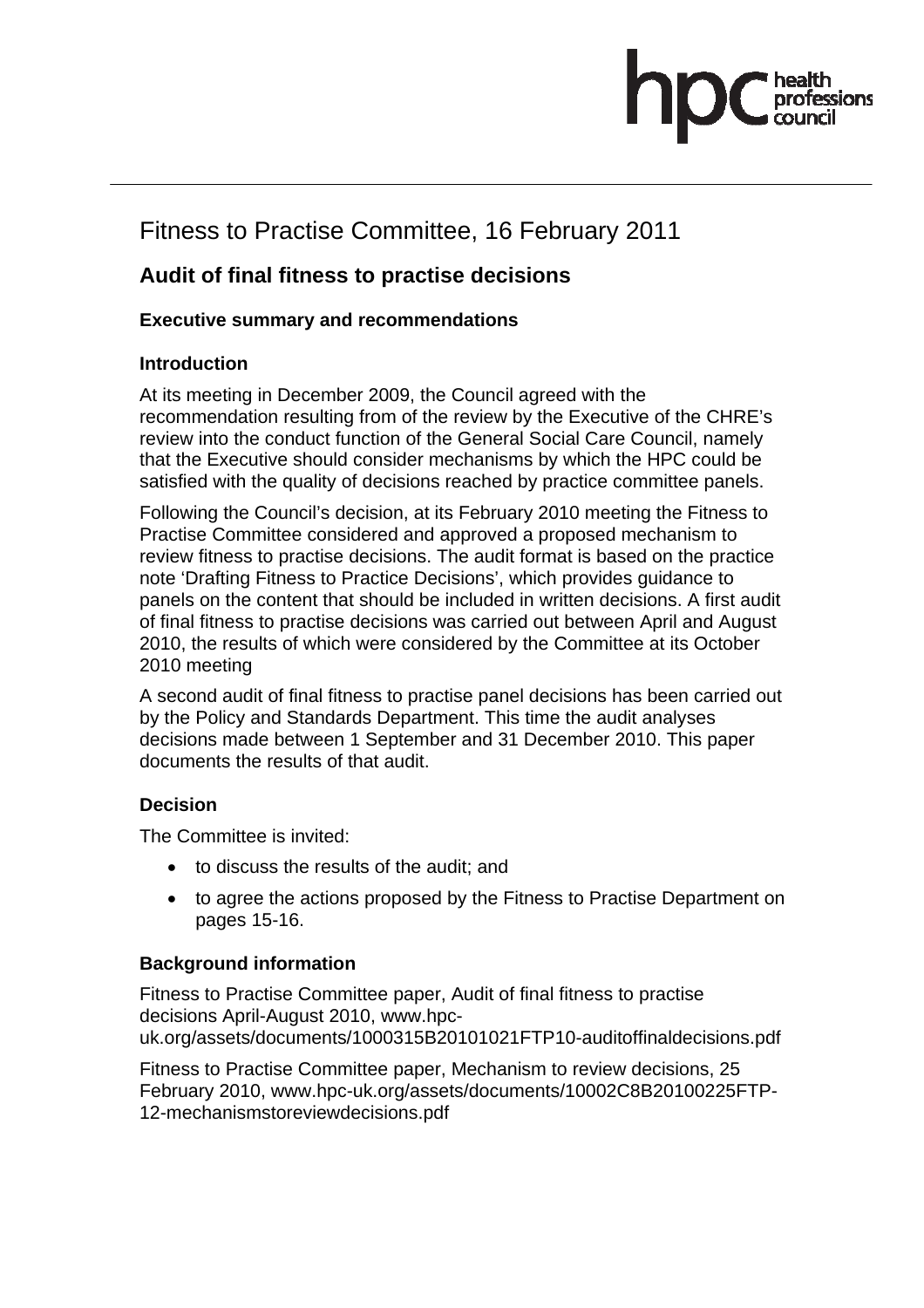Council paper, CHRE Review of the conduct function of the General Social Care Council: Learning points for HPC, 10 December 2009, www.hpcuk.org/assets/documents/10002BD7GSCC-enc7.pdf

#### **Resource implications**

None at this time

#### **Financial implications**

None at this time

#### **Appendices**

Audit form for final/review hearing decisions

#### **Date of paper**

4 February 2011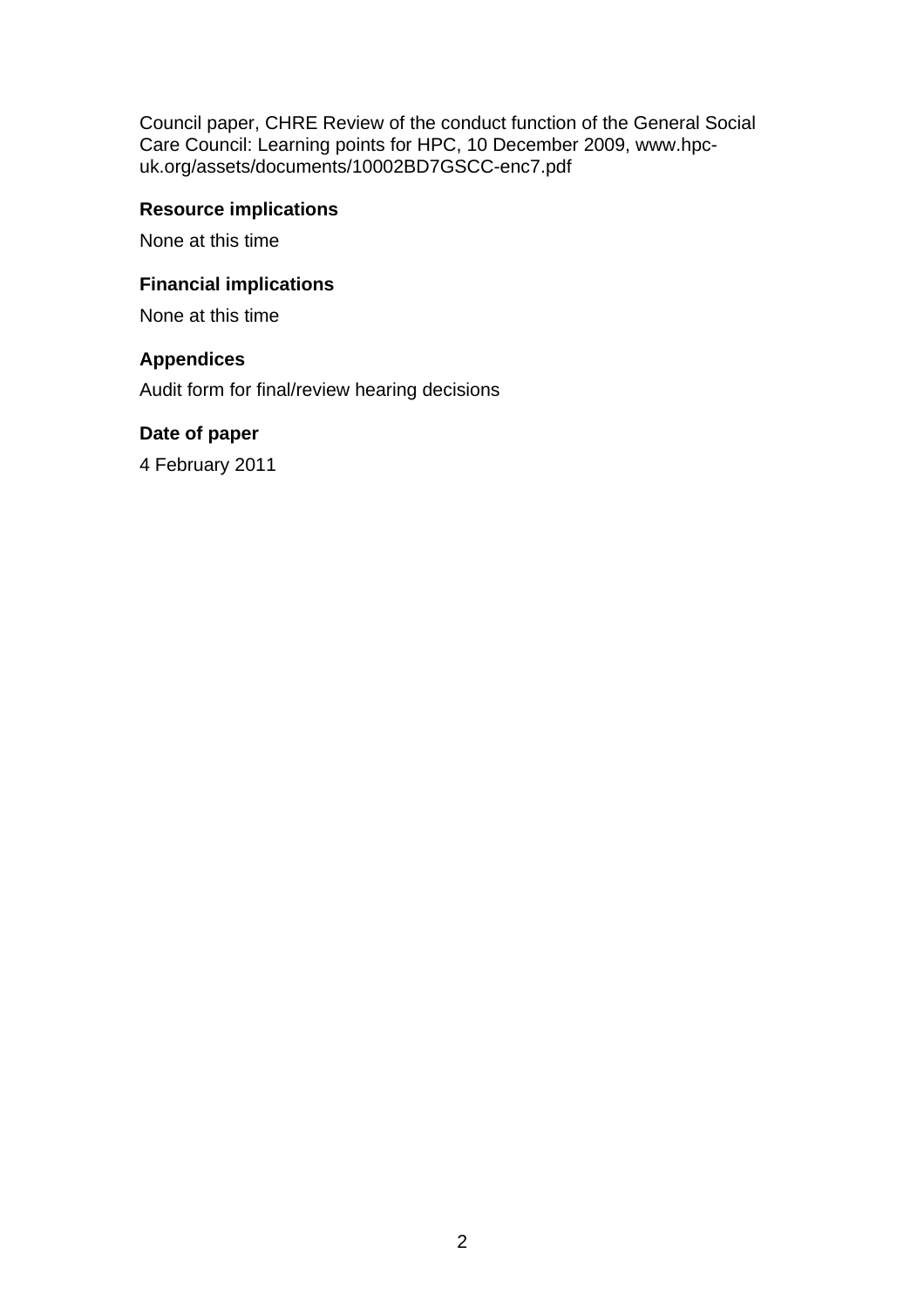# **1. Introduction**

#### **1.1 About the audit**

At its meeting in December 2009, the Council agreed with the recommendation resulting from of the review by the Executive of the CHRE's review into the conduct function of the General Social Care Council, namely that the Executive should consider mechanisms by which the HPC could be satisfied with the quality of decisions reached by practice committee panels. Following that decision, the Fitness to Practise Committee considered and approved a mechanism to carry out the review of fitness to practise decisions. The format for the audit is based on the practice note 'Drafting Fitness to Practice Decisions', which provides guidance to panels on the content that should be included in written decisions. The first audit of final fitness to practise panel decisions using this format was carried out by the Policy and Standards Department between April and August 2010.

The audit documented in this paper was carried out between 1 September and 31 December 2010, and applies the same process as the previous audit. The audit assesses Fitness to Practise panel adherence to the applicable law and to HPC policy in particular areas. The focus of the audit is on monitoring whether panels have followed correct process and procedure including whether sufficient reasons have been given for their decisions. The audit does not go as far as to 'second guess' the judgements reached by the panel – i.e. by concluding that the sanction applied was disproportionate or insufficient. The audit also does not question whether particular decisions are right or wrong, as this would jeopardise the independence of panels which operate at arm's length from the Council and the Executive. The audit also flags any areas where further policy development or consideration is required.

The learning points from the audit will be fed back into operational policy development and into training and appraisal processes.

#### **1.2 About this document**

This document summarises the audit results. The document starts by explaining the audit process, how the data from each decision has been handled and analysed, and provides the statistics for each question of the audit. Section **3** provides a summary of emerging themes identified the responses. Section **4** discusses the emerging policy issues identified during the audit, and also notes some notable areas of change or improvement since the previous audit was carried out. Section **5** contains the Fitness to Practise Department's response to the learning points from the audit and makes some recommendations for future action.

### **2. Analysing the decisions**

#### **2.1 Method of recording and analysis**

The audit period covered decisions made between 1 September and 31 December 2010. The analysis includes only final hearing cases and Article 30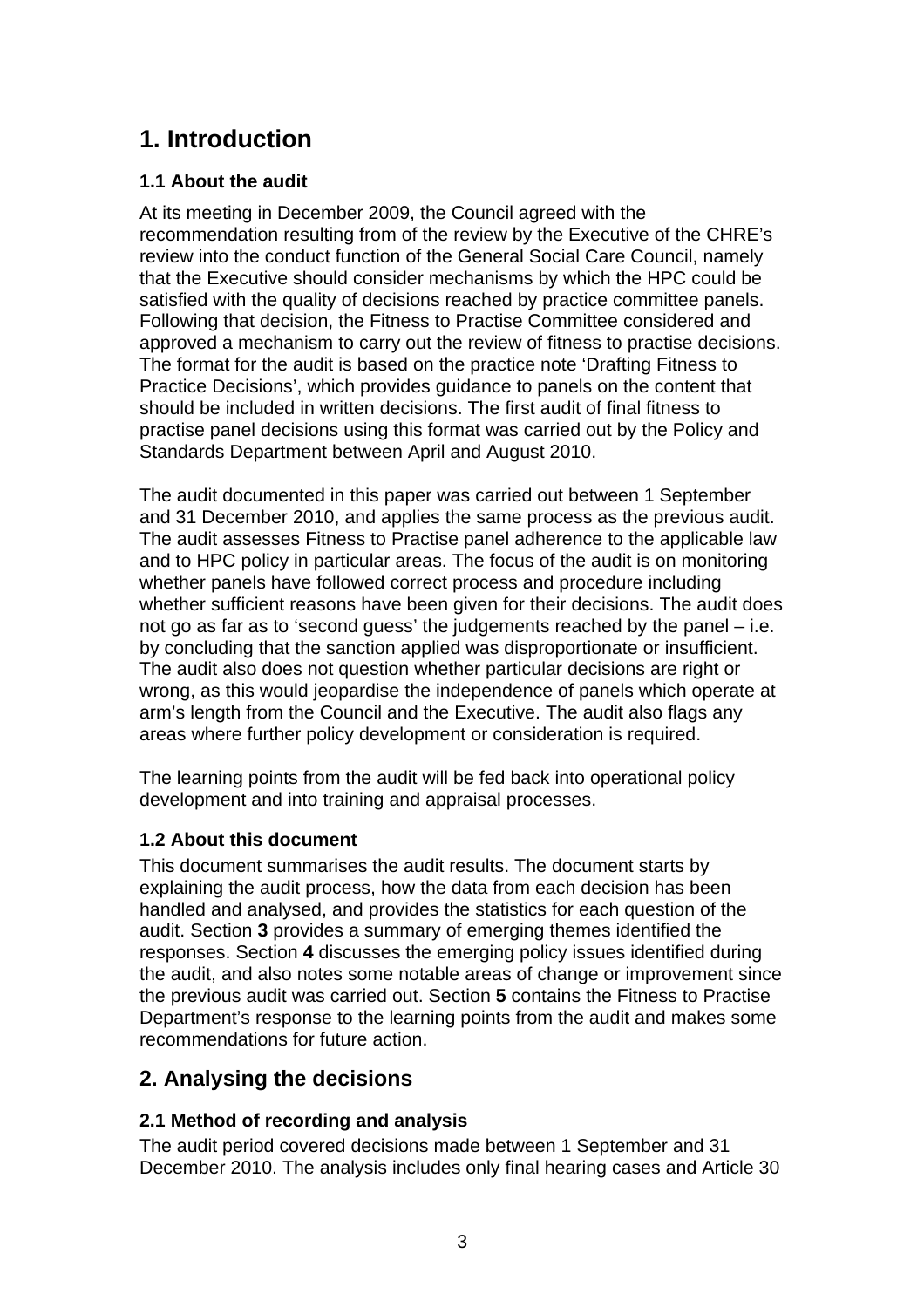review cases—reviews of conditions of practice orders and suspensions. Interim order cases and cases which were adjourned and did not reach a final decision during the audit period were not included, as the audit has been designed to only audit final hearings rather than cases where decisions are still pending.

The Policy and Standards Department has been responsible for carrying out the audit. The audit process and analysis were carried out by the department's policy officer. The auditor's understanding of the HPC fitness to practise procedures is based on the relevant practice notes and policy summaries.

As each decision was emailed to the Policy and Standards Department from the Fitness to Practise panels, the relevant details were captured by the auditor in Access using the approved audit questions. At the end of the audit period, the statistics for each question were collated and analysed to identify emerging trends and potential areas for further policy development. For the Committee's information, the full set of audit questions are appended to this paper.

#### **2.2 Quantitative analysis and results**

A total of **133** decisions were analysed as part of the audit, of which **93** were final hearing cases, and **40** were Article 30 reviews. The majority of cases (**125**) were considered by conduct and competence panels, with a smaller number considered by health panels (**8**).

This section provides indicative statistics for the answers to the audit questions. Where necessary, contextual explanation has been provided following the results of some questions to clarify the way the audit question was interpreted by the auditor and the reason for particular results. The aggregated statistics below do not include individual case details.

#### **2.2.1 Procedural issues**

#### **If the Registrant was not there and unrepresented, did the panel consider the issue of proceeding in absence?**

| Yes. | No    | Not applicable (registrant present) |
|------|-------|-------------------------------------|
|      | $1\%$ | 75 (56%)                            |

During the audit period, there were 57 hearings where the registrant did not attend or was not represented. Of those 57 hearings, there was only one case where the panel did not consider the issue of proceeding in absence of the registrant. However, this case was a voluntary consent order decision where the registrant had already accepted the facts of the allegations, was aware and in agreement with the proceedings taking place and made an application to be removed from the order. In these situations, the panel does not need to consider the issue of proceeding in absence, although most consent order decisions during the audit period did consider this issue.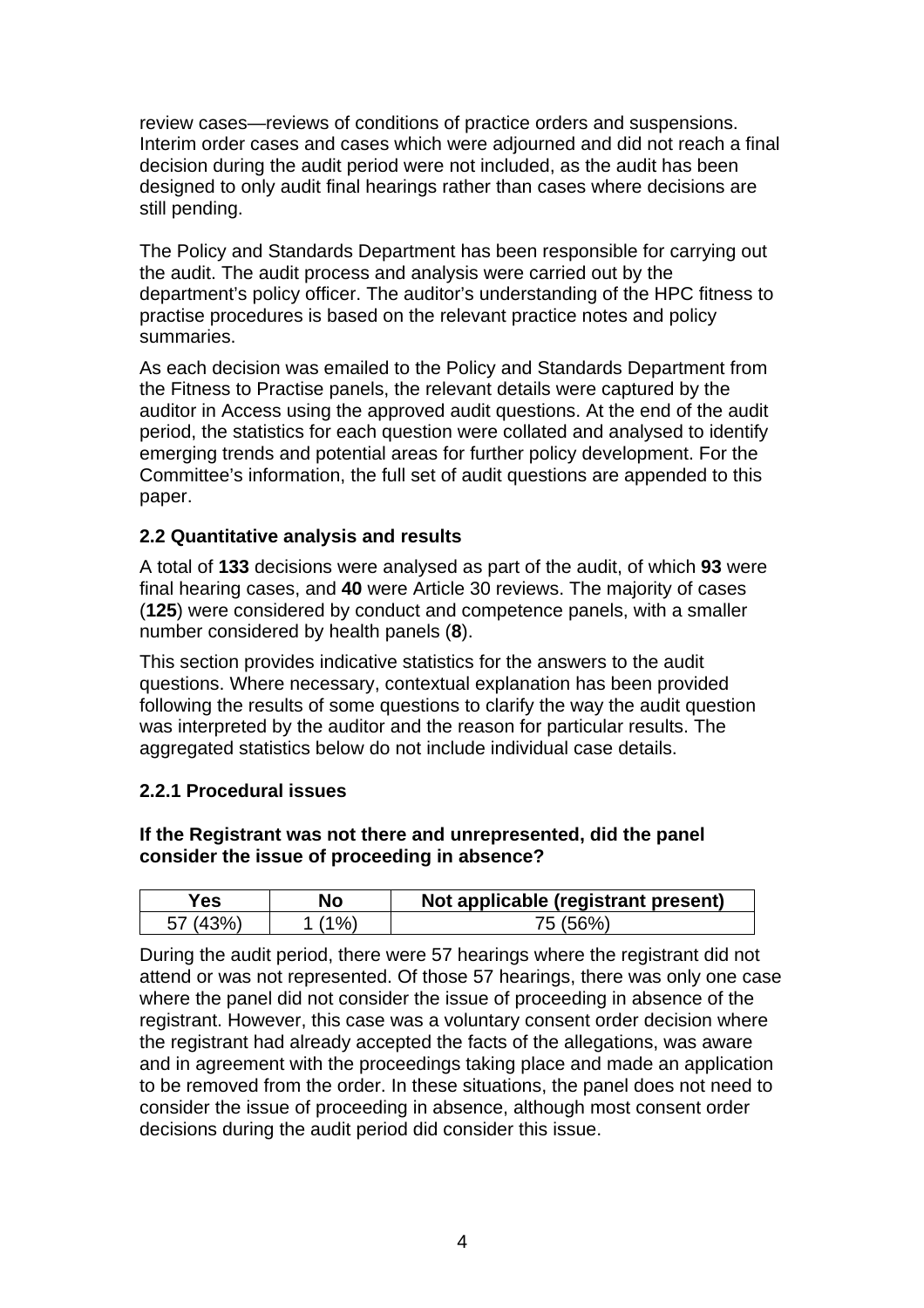#### **Did any other procedural issues arise?**

| es       |          |
|----------|----------|
| 45 (33%) | 88 (66%) |

Other procedural issues noted by the auditor included amendments to, or withdrawals of allegations; applications for hearings to be heard in private; transfer of cases from a conduct and competence panel to a health panel for consideration; joinder of separate allegations; and transfer of fitness to practise cases from the Hearing Aid Council or the British Psychological Society. For further discussion of emerging issues from this question, please refer to section 3.

#### **Was Legal Assessor advice disregarded?**

| Y es   |            |
|--------|------------|
| 0 (በ‰ነ | 133 (100%) |

During all the cases considered during the audit period panels had due regard to the advice of the relevant legal assessor.

#### **Was the three-stage test applied?**

| Yes      | No - not applicable<br>(review hearings/consent orders) |
|----------|---------------------------------------------------------|
| 81 (61%) | 52 (39%)                                                |

For this question, the auditor interpreted the question to mean cases where the three-stage test was explicitly applied. In interpreting the results of the audit in relation to whether the three-stage test was applied consistently, the Committee should be aware that there are a number of decisions where the three-stage test does not need to be applied. These cases include review hearings, where the findings of facts, misconduct or lack of competence, and then impairment have already been established. In consent order cases, the facts are already accepted as proven, and the three-stage test is not necessary.

The table below breaks down the number of cases where the three-stage test was not applied by the type of decision hearing. The results show that there were no cases considered during the audit period that did not apply the threestage test when it should have been applied.

| <b>Type of decision hearing</b> | Number of cases (from 52) |
|---------------------------------|---------------------------|
| Review hearings                 | 40                        |
| Consent orders                  | 16 L                      |
| Other                           |                           |

The 'other' category refers to a case where alternative orders were made outside the range of the usual sanctions, and the three-stage test was not required. These cases were: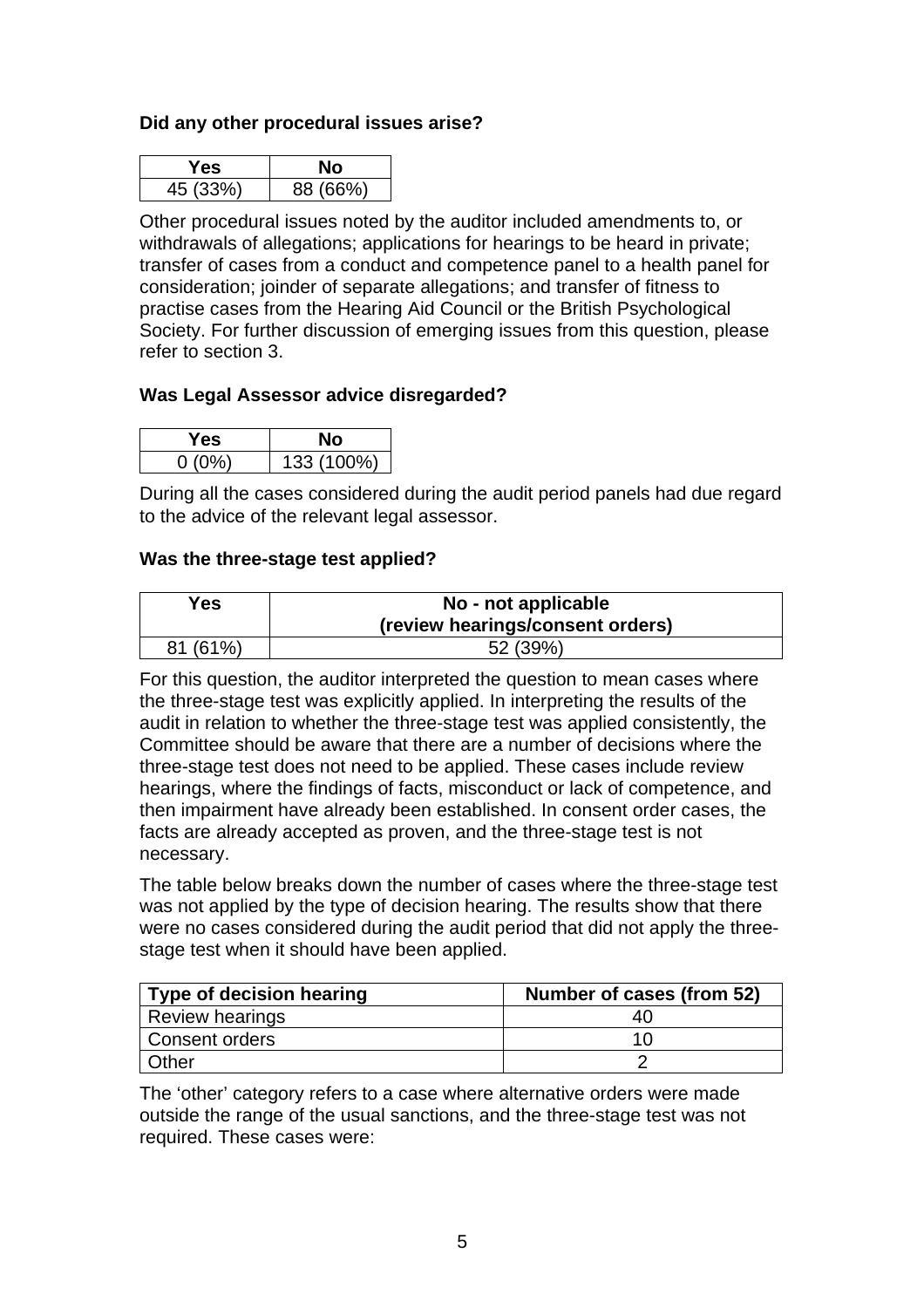• Two cases of discontinuance orders. Discontinuance orders are made on occasions when after the Investigating Committee has determined that there is a 'case to answer' in respect of an allegation, objective appraisal of the evidence gathered after the decision is made shows that there is little prospect of proving the allegation.

#### **Evidence by way of mitigation considered?**

| res      |          |
|----------|----------|
| 83 (62%) | 50 (38%) |

Evidence by way of mitigation was not considered in 50 (38%) of cases. Mitigation may have been submitted in some of the other cases, but was not necessarily mentioned by panels in their decisions. Cases where mitigating evidence was not considered included the 10 consent order cases where the allegations had been accepted by the registrant. In the other cases the registrant in question had not engaged with the fitness to practise process and/or had not provided any mitigating evidence for the panel to consider.

#### **2.2.2 Drafting**

#### **Is the decision written in clear and unambiguous terms (does it avoid jargon, technical, or esoteric language)?**

| ×es ∶     |       |
|-----------|-------|
| 131 (99%) | 2(10) |

The auditor interpreted this question to mean that the language used in the decision was appropriate to the context. In some decisions, there were only a few instances of unclear wording or terms, so the auditor decided not to include those in this category. This issue is discussed in more detail in section 3 of this paper.

#### **Is it written in short sentences?**

| Y es       |          |
|------------|----------|
| 133 (100%) | $0(0\%)$ |

As for the previous audit question, the auditor interpreted the phrase to mean that the sentence length was appropriate for the subject. In all decisions during the audit period, the sentence length used was generally appropriate for the subject being discussed – in some decisions, while the sentences were not necessarily short, the concepts and reasoning required a more complex sentence structure which was generally appropriate in that context.

#### **Is it written for the target audience?**

| r es      |         |
|-----------|---------|
| 131 (99%) | 2(10/3) |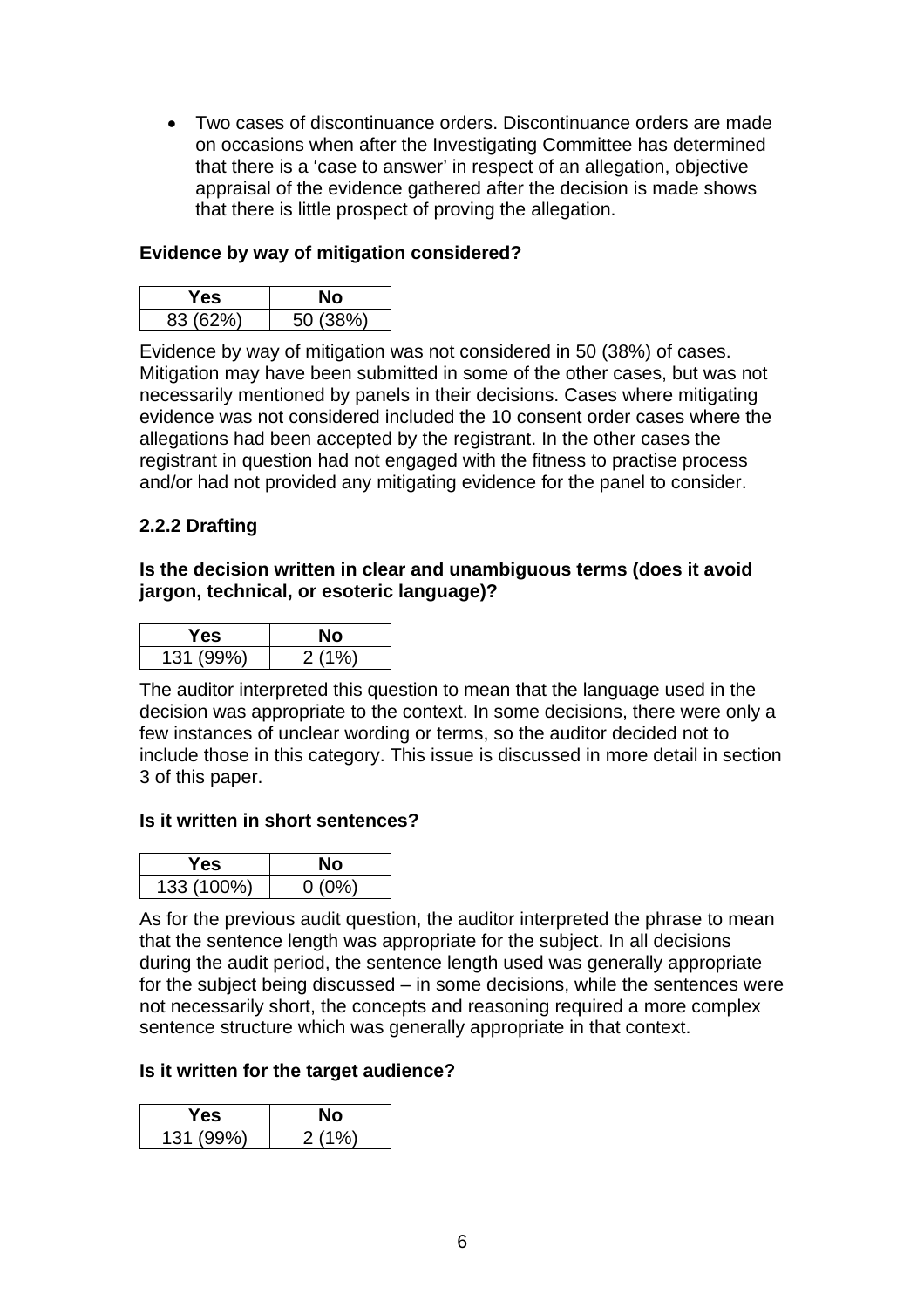The auditor interpreted the phrase 'target audience' to mean members of the public and profession. Generally, the decisions from the audit period were also pitched appropriately to the target audience. Part of the interpretation of this question is linked to the previous two questions in consideration of the general tone of the decision, the words used, the length of sentences, and whether it would be able to be understood by a person who did not have specialist knowledge.

#### **Was the factual background of the case included in the decision?**

| r es      |          |
|-----------|----------|
| 117 (88%) | 16 (12%) |

A small number of decisions (16) did not include the factual background of the case, all of which were either review hearings or voluntary consent order hearings where facts had been previously established. It should be noted that compared with the results of the previous audit, significantly more review and consent order decisions now include a summary of the facts of the allegations.

#### **If a review hearing, does the decision make reference to previous facts?**

| ′es∶ | No | Not a review hearing |
|------|----|----------------------|
|      |    |                      |

#### **Is it a stand alone decision?**

| res.      |       |
|-----------|-------|
| 127 (95%) | 6(5%) |

Most of the decisions made in during the audit period could be considered as 'stand alone' decisions. This means the decision 'stands alone' as a document of a hearing and decision-making process, and does not need additional explanatory material to be understood. Of the decisions that did not stand alone, this included five consent order decisions where a statement of agreed facts has been agreed in advance of the hearing and is made available if the panel agree to the removal. One other decision that did not stand alone was a review case where the original conditions of practice order was renewed but not set out in the review decision.

#### **Are there adequate reasons for the decision?**

| r es       | ٩O       |
|------------|----------|
| 133 (100%) | $0(0\%)$ |

In interpreting this question, the auditor did not go behind the decision, but instead assessed whether the reasoning process shown in the decision was adequate given the ultimate conclusion the panel reached. Please refer to section 3 of this report for more discussion of this issue.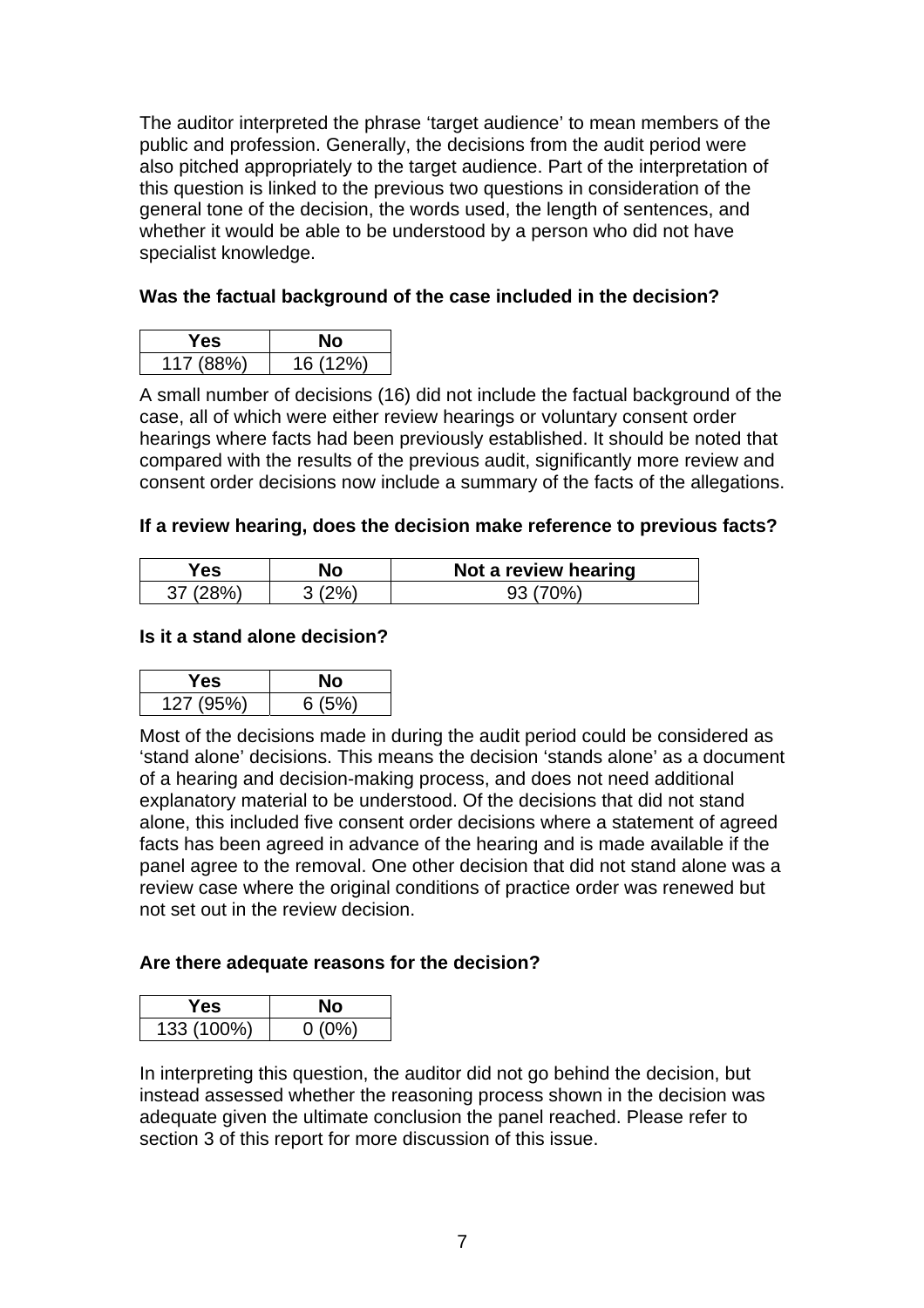#### **Conclusions on submissions (adjourned, facts, admissibility)?**

| ∗es        |          |
|------------|----------|
| 133 (100%) | $0(0\%)$ |

All decisions made during the audit period made adequate conclusions on the information presented during the hearing.

#### **Does it clearly set out the finding of facts (including disputed and undisputed facts and if disputed, why the decision was made)?**

| r es      |       |
|-----------|-------|
| 127 (95%) | 6(5%) |

Not all cases need to set out a finding of facts – for instance, the convention for consent orders is that the facts have been admitted in total by the registrant in question, and are not always included in the decision. In this audit, all six of the decisions that did not set out the full finding of facts were consent order hearings.

#### **What standards were referred to?**

64 (48%) decisions made reference to some form of standards, with the remaining 69 decisions (52%) not referring directly to the standards. The following table sets out which standards were referred to in those decisions which referenced them – some decisions (13) referred to more than one set of standards, so the total number of references is greater than the number of decisions.

| <b>Standards referred to</b> | <b>Number of references</b> |
|------------------------------|-----------------------------|
| Standards of conduct,        | 48                          |
| performance, and ethics      |                             |
| Standards of proficiency     | つつ                          |
| Standards of another         |                             |
| regulatory body              |                             |

#### **2.2.3 Order**

#### **What was the panel's decision?**

| <b>Sanction</b>   | Number of orders made (from 136) |
|-------------------|----------------------------------|
| Striking off      | 30 (22%)                         |
| Suspension        | 33 (24%)                         |
| Conditions        | 13 (10%)                         |
| Caution           | 18 (13%)                         |
| Mediation         | 0(0%                             |
| Not well founded  | 23 (17%)                         |
| No further action | 5(4%)                            |
| Consent order     | 10 (7%)                          |
| Other             | (3%                              |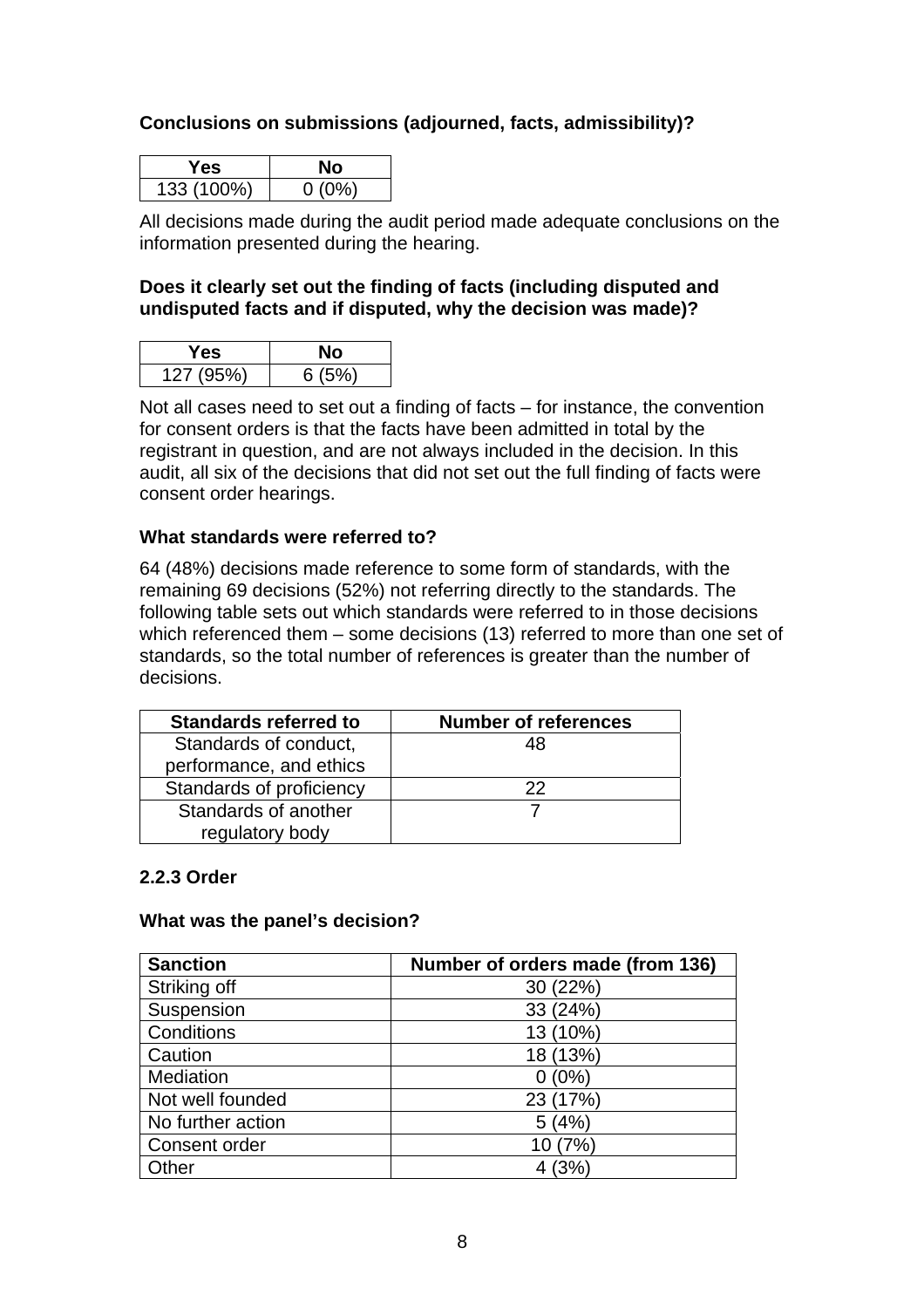There were **136** sanction orders made, from **133** decisions. This is because in three cases the conduct of two registrants were considered in the same hearing, with each registrant given a separate sanction.

The 'other' category refers to cases where alternative orders were made outside the range of the usual sanctions. These orders were:

- Two discontinuance orders where after due consideration the panel decided to discontinue the consideration of the case as there was not enough evidence for a reasonable prospect of proving the allegation;
- One hearing where a previous decision had been brought to the panel for review but the panel decided that a review was not appropriate and that the caution order imposed should remain in place; and
- One case where a conduct and competence panel imposed a period of suspension but also agreed that the issues presented by the registrant would be referred to a health panel for consideration.

#### **How long was the sanction imposed for?**

The length of sanction question only applies to three types of sanction – suspension, conditions, and caution orders. This section sets out the lengths of sanctions orders set during the audit period, relevant to each type of sanction order made.

Because the length of sanction that can be imposed varies between the different types of sanctions, the relevant provisions from the indicative sanctions order regarding length of sanction are included below for the Committee's information, along with the results for that sanction.

#### **Suspension**

The indicative sanctions policy states that *"a suspension order must be for a specified period not exceeding one year. […] Suspension for short periods of time (i.e less than a year) is a punitive step which panels generally should not use…however, short term suspension may be appropriate where a lesser sanction would be unlikely to provide adequate public protection, undermine public confidence, or be unlikely to have a suitable deterrent effect upon the registrant in question and the profession at large."* 

| Length of suspension | Number of orders (total 34)* |
|----------------------|------------------------------|
| 3 months             |                              |
| 6 months             |                              |
| 9 months             |                              |
| 12 months/1 year     |                              |

\*Total includes a case where the panel decided to suspend the registrant for 12 months and refer the case to be considered by a health panel.

The small number of cases where the panel imposed a shorter period of suspension seems to be generally consistent with the guidance in the indicative sanctions policy. The shorter periods of suspension were applied by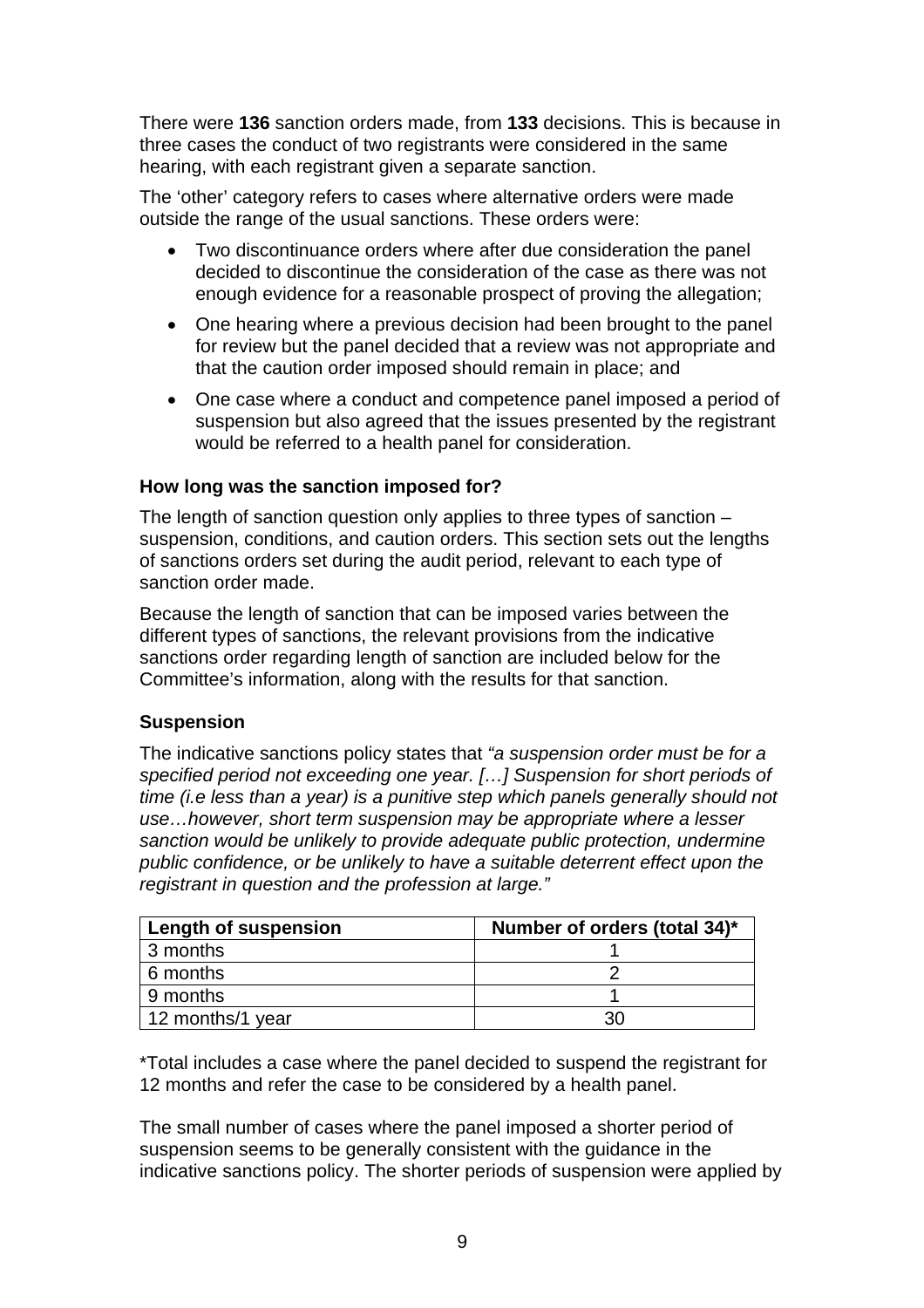panels in cases where there was a specific reason for doing so. These cases were:

- A three month suspension for a case where the registrant was seeking a consent order for voluntary removal from the Register;
- A six month suspension given in a case where assessment of the registrant's mental health was needed before a further consideration of their suspension;
- A six month suspension to allow for a registrant to complete a return to practise programme; and
- A nine month suspension to allow for a registrant to continue their recovery from a health condition before possibly returning to practice.

#### **Conditions**

The indicative sanctions policy states that *"a conditions of practice order must be a specified period not exceeding three years. [...] In some cases it may be appropriate to impose a single condition for a relatively short period of time to address a specific concern."* 

| Length of conditions order | Number of orders (total 13) |
|----------------------------|-----------------------------|
| 3 months                   |                             |
| 6 months                   |                             |
| 12 months/1 year           |                             |
| 2 years                    |                             |
| 27 months                  |                             |
| 3 years                    |                             |

Generally the conditions orders imposed seemed to be consistent with the guidance in the indicative sanctions policy. The longer conditions of practice orders were imposed for registrants with a greater need for support to reach full competence, with shorter sanctions imposed for registrants where panels were of the view that there were a few issues that could be readily addressed in a shorter time.

#### **Caution**

The indicative sanctions policy states that *"a caution order must be for a specified period of between one year and five years...In order to ensure that a fair and consistent approach is adopted, panels are asked to regard a period of three years as the 'benchmark' for a caution order and only increase or decrease that period if the particular facts of the case make it appropriate to do so."* 

| Length of caution order | Number of orders (total 19)* |
|-------------------------|------------------------------|
| 12 months/1 year        |                              |
| 2 years                 |                              |
| 3 years                 |                              |
| vears                   |                              |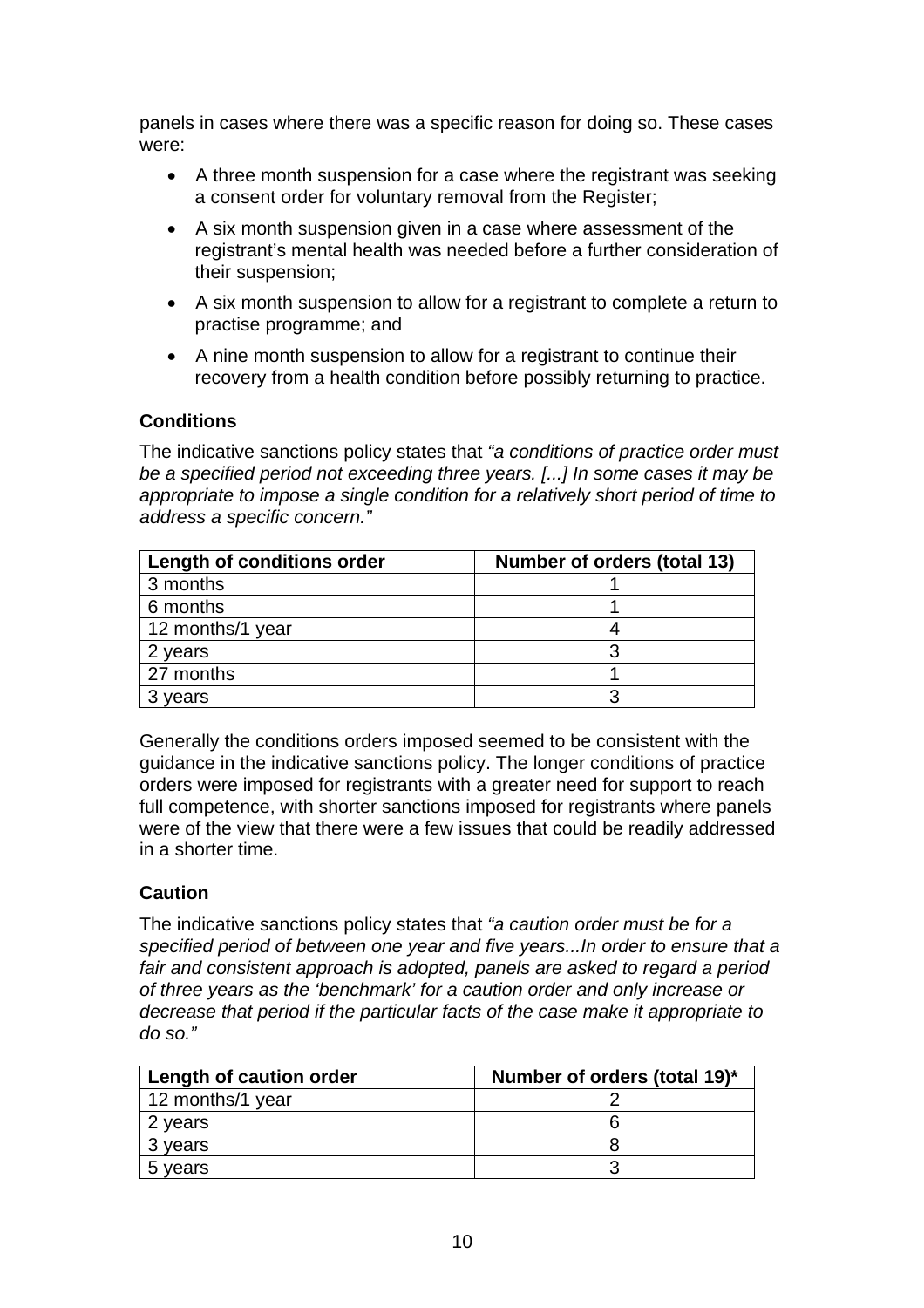\* This total includes the case where a panel decided not to review a previous decision and to uphold the previous caution order made.

As with the other sanction orders, panels seemed to be generally consistent in their application of the guidance in the indicative sanctions policy with regard to the length of sanction, with larger numbers of two and three year caution orders imposed. However, there was one caution decision where the auditor was concerned as to whether the wider principles of the indicative sanctions policy had been applied – this decision is discussed in section 3 in more detail.

#### **Does the order accord with sanction policy?**

| r es      | Nο | Not applicable |
|-----------|----|----------------|
| 102 (75%) |    | 30/22%         |

Only orders that applied a sanction are included in this category, including consent orders. This question does not include decisions that were not well founded/no case to answer, or where the panel decided that no further action was necessary. For further discussion of the cases that did not accord with sanction policy, please refer to section 3.

#### **Does it state the operative date of the order?**

| Yes       | Nο       | Not applicable |
|-----------|----------|----------------|
| 111 (82%) | $0(0\%)$ | 25 (18%)       |

All relevant cases where a sanction order was imposed stated the operative date of the order. In this category are included all sanction orders, plus orders of 'no further action' in cases of a review of a sanction order the panel decided that the registrant had met all the (usually conditions) set.

#### **Does it state the end date of the order?**

| es: | Not applicable |
|-----|----------------|
|     |                |

All relevant cases where a sanction order that could expire was imposed stated the end date of the order. Only sanction orders that would expire are included in this category – suspensions, conditions of practice, and caution orders. The other sanction orders – consent orders, and orders to strike off, do not have end dates, and in cases that went not well founded, there was no sanction order.

#### **Conditions orders**

Conditions were imposed in 13 cases.

The following tables analyses the conditions set and whether they accord with the guidance in the indicative sanctions policy.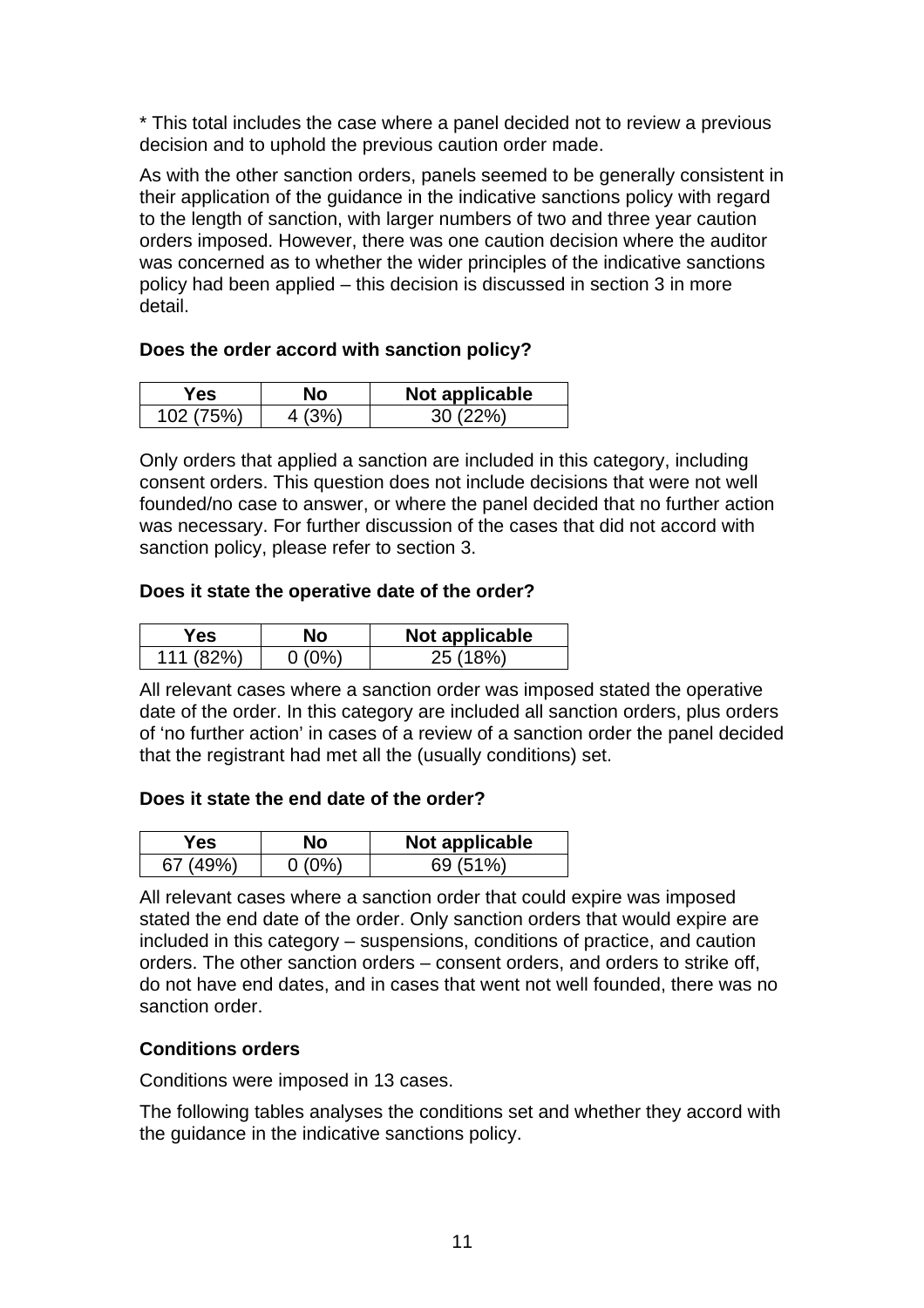#### **If conditions are imposed:**

#### **Are they realistic (is the registrant able to comply)?**

| res.     | чо   |
|----------|------|
| 12 (92%) | /ደሳረ |

In most of the decisions made, the conditions were realistic and able to be complied with – in one case, the conditions were only realistic if the registrant was able to attract enough clients to continue in practice – however, the panel was aware of this issue and took it into account when imposing the conditions.

#### **Are they verifiable (are dates on which information is due specific and clear)?**

| res.      |          |
|-----------|----------|
| 13 (100%) | $0(0\%)$ |

#### **Are they imposed on anyone other than the registrant?**

| res d'   |           |
|----------|-----------|
| $0(0\%)$ | 13 (100%) |

Generally the orders imposed were guidance in the indicative sanctions policy in that they were realistic in the conditions set, and that those conditions were verifiable.

The third question in relation to conditions was more difficult to assess, as while the majority of conditions set imposed some form of supervisory requirement on the registrant, although not by any named person. The auditor interpreted the third part of this question to refer to decisions where persons other than the registrant were required directly by the panel to carry out an action to enable the registrant to meet conditions. Where the registrant was responsible for organising other people to carry out certain actions to meet the conditions set, then the auditor understood that to mean that those conditions were only imposed on the registrant.

### **3. Emerging themes**

This section discusses the emerging themes from specific audit questions, and where necessary provides more detailed results to reveal trends and potential areas for further consideration.

#### **3.1 Procedural issues**

The audit showed that generally the procedural advice provided for fitness to practise panels is followed. The following issues were identified as part of the audit process.

As noted in the previous section, there were a wide range of other procedural issues considered by panels during the period of the audit, with procedural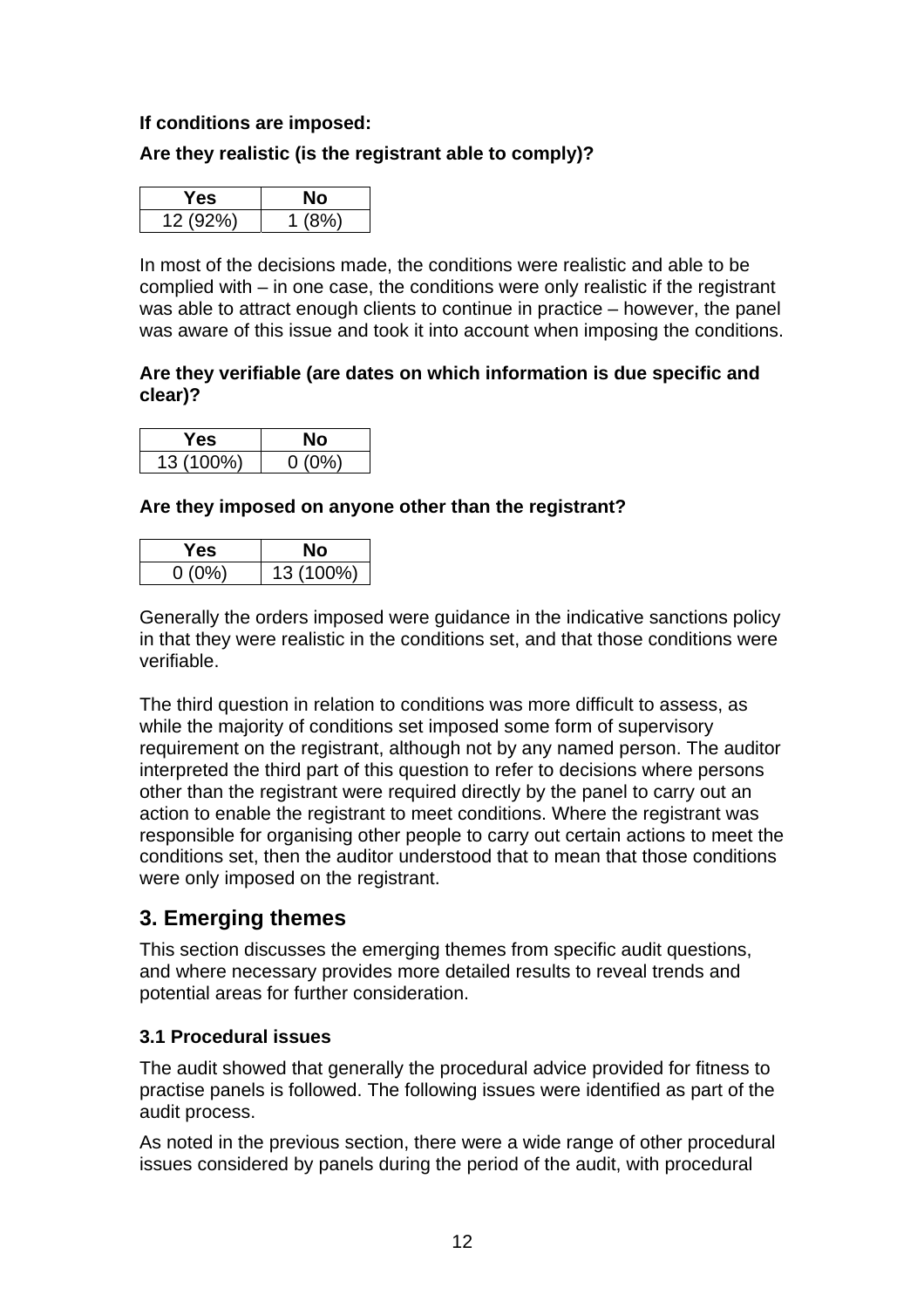issues considered in 33 percent of the cases considered. The following table sets out the number of instances of different types of procedural issues. In some cases, a number of different procedural issues were considered, so the total number of issues raised does not tally with the number of hearings (45) where procedural issues were considered.

| <b>Procedural issues</b>                    | <b>Number of instances</b> |
|---------------------------------------------|----------------------------|
| Request for hearing to be held in private   | 14                         |
| Amendments/corrections to allegations or    | 10                         |
| facts                                       |                            |
| HPC request for withdrawal of allegations   | 5                          |
| due to lack of supporting evidence          |                            |
| HPC application for discontinuance order    | 2                          |
| Application by registrant of no case to     | 1                          |
| answer                                      |                            |
| Application to consider two separate        | 3                          |
| allegations in the same hearing (joinder)   |                            |
| Transfer of fitness to practise case from a | 13                         |
| previous regulator (BPS or HAC)             |                            |
| Application for transfer of hearing to      | 3                          |
| another type of fitness to practise panel   |                            |
| Other                                       | 6                          |

The 'other' category includes:

- Two cases where an application was made for a witness or registrant to provide evidence by phone;
- One application for consultant psychiatrists to be present during the hearing;
- One case where a review scheduled earlier than necessary and the panel decided not to hear the case and allow another panel hear it nearer to the time of the expiry of the order.
- A case where the panel was satisfied that it had jurisdiction to review the case, but decided not to exercise its discretion to review the previous decision;
- Jurisdictional issue considered by the panel in relation to a case transferred from the Hearing Aid Council (HAC), and whether the HPC could consider allegations that had occurred in another country as the relevant HAC code of practice allowed for those issues to be considered through fitness to practise procedures.

Most procedural issues were relatively straightforward such as applications for hearings to be heard in private, joinder of separate allegations, minor amendments to allegations, or the transfer of fitness to practise cases from previous regulators – the British Psychological Society or the Hearing Aid Council.

#### **3.2 Application of sanction policy**

Generally, the auditor was satisfied that the sanction policy had been applied consistently, with relevant policy applied in 97 percent of cases where a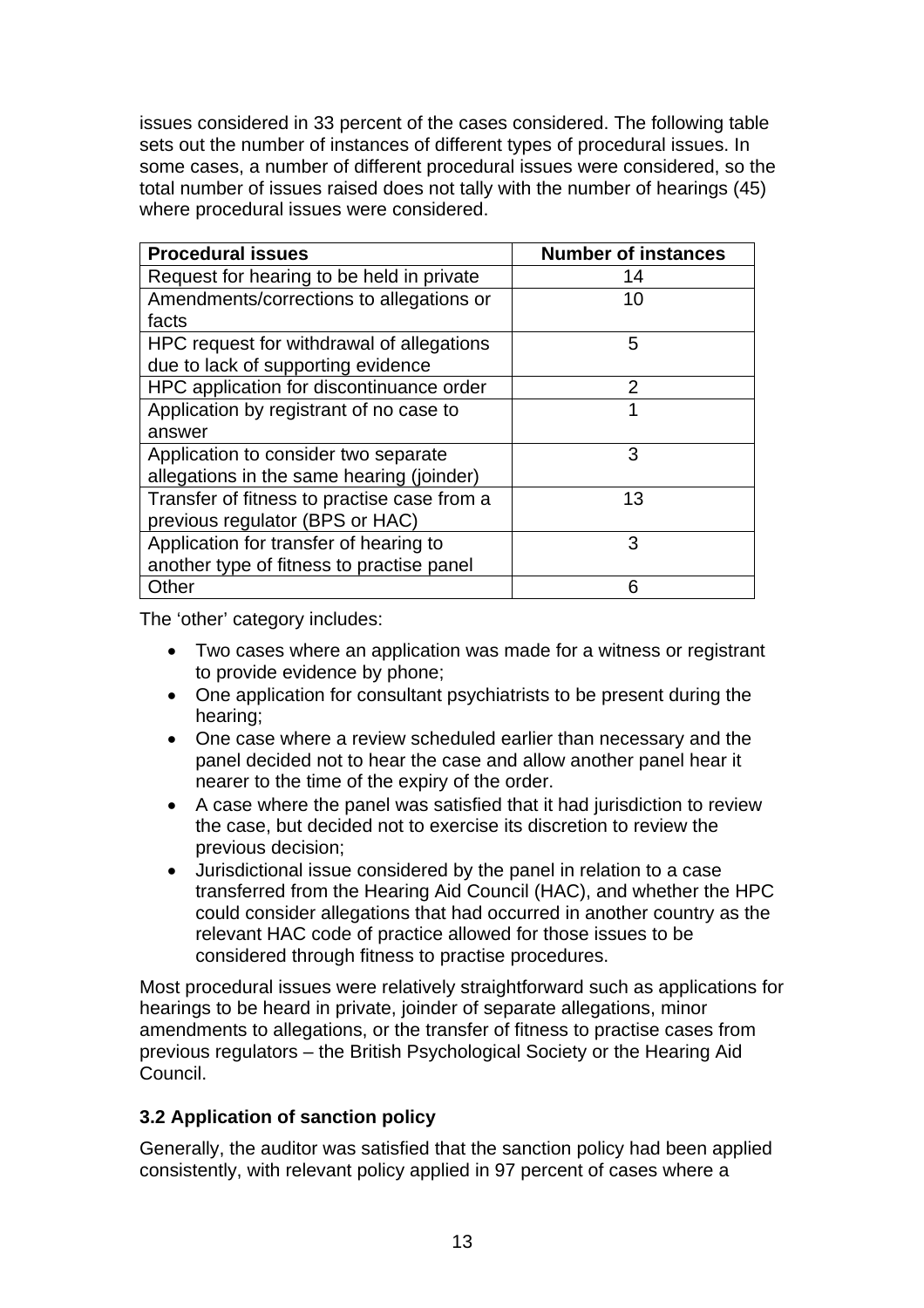sanction was imposed. However, in four cases where caution orders were imposed, the auditor was concerned as to whether those decisions were made in line with the relevant policies.

The guidance on caution orders states:

*"A caution order may be the appropriate sanction for slightly more serious cases, where the lapse is isolated or of a minor nature, there is a low risk of recurrence, the registrant has shown insight and taken remedial action. A caution order is unlikely to be appropriate in cases where the registrant lacks insight and, in that event, conditions of practice or suspension should be considered."* 

In these cases the auditor was concerned as to whether the registrants in question had shown the requisite degree of insight into their own actions in order for a caution order to be imposed.

In one instance, a three year caution order brought for review by the panel was upheld for a registrant who had been previously suspended due to a conviction for possession of a large volume of child pornography. In this case the auditor was concerned as to whether the registrant had shown insight as they had not attended the hearing or actively engaged with the fitness to practise process. There is also an associated issue of whether it could ever be considered appropriate to impose a caution order on a registrant who had committed offences of this nature, given the guidance in the policy. The auditor was uncertain as to whether adequate reasoning had been shown in this decision.

In the three other cases, caution orders were imposed on registrants who had either demonstrated a lack of competence over a significant period of time, or in one case on a registrant who had been convicted of a criminal offence and who had hidden their conviction from their employer. Neither of these cases showed lapses that were of an 'isolated or minor nature'. In one case, the auditor was concerned as to whether the registrant had shown insight into their behaviour.

### **3.3 Drafting**

Most decisions generally used simple language appropriate to the context – in some decisions, the nature of the allegation and the concepts involved were technical and complex. In those decisions the auditor judged that it was appropriate for the issues to be discussed using the appropriate technical terms which were generally explained as necessary. While there were only two cases where the auditor felt that the language was consistently sufficiently unclear that it did not meet the 'clear and unambiguous' test, there were seven other decisions where there was some occasional use of overtly legal terminology or inadequately explained acronyms. In one decision in particular, the auditor felt that the language chosen was particularly jargon-heavy and habitually showed the use of terminology that was unnecessarily complex.

One area of note in the previous audit period was the standard of proof reading and editing before decisions are released in their final version. The decisions sent for audit were supposed to be the final decision made by the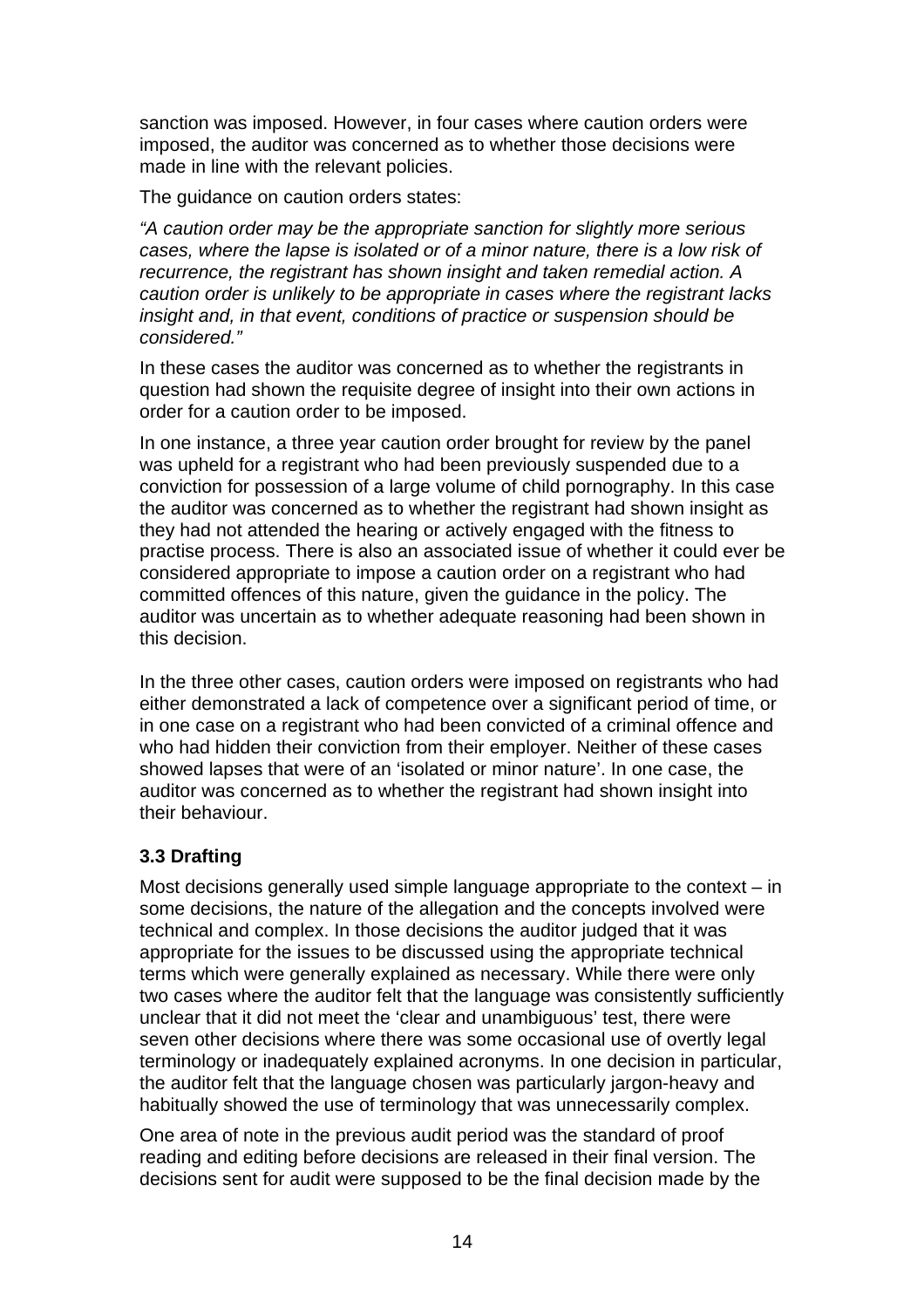panel, but in the previous audit period 28 percent of the decisions analysed contained identifiable spelling, grammar, and/or formatting mistakes. While the general standard of drafting has improved since the last audit period, 29 decisions (22 percent) still showed some minor errors, including incorrect dates or misspelling of registrant's names.

### **4. Emerging policy issues**

Emerging policy issues identified in the audit are about the process applied by fitness to practise panels.

#### **4.1 Realistic prospect test**

There were two cases heard during the audit period that the auditor felt perhaps should not have reached the stage of a final hearing. Those cases were:

- One case that went not well-founded where the panel noted that the complaint against the registrant seemed to be based on a dispute about professional fees charged rather than the issues of confidentiality that were alleged;
- Another case where the allegations made about the registrant's behaviour were not well-founded, due to the nature of the registrant's health issues.

### **4.2 Drafting consistency**

Compared to the previous audit period, there were a number of noticeable differences in the standard practice of fitness to practise panels when drafting decisions. Some of the changes noted by the auditor included:

- The factual background in review cases is included in most decisions including consent order decisions;
- Skeleton arguments were introduced;
- In review hearings, inclusion of comments from previous panels in the new decision;
- Where allegations were amended or withdrawn during the hearing, these are more clearly identified in the decision.

During the audit period there was an identifiable difference between some cases where these changes were apparent, and others where they were not. This is probably indicative of phased-in change - hopefully these changes in drafting style will become more consistently applied in the future.

# **5. Learning points and recommendations**

The Fitness to Practise department proposes that it takes the following actions/work forward. The Committee is asked to agree with those proposals:

• that panels should continue to use the new decision template;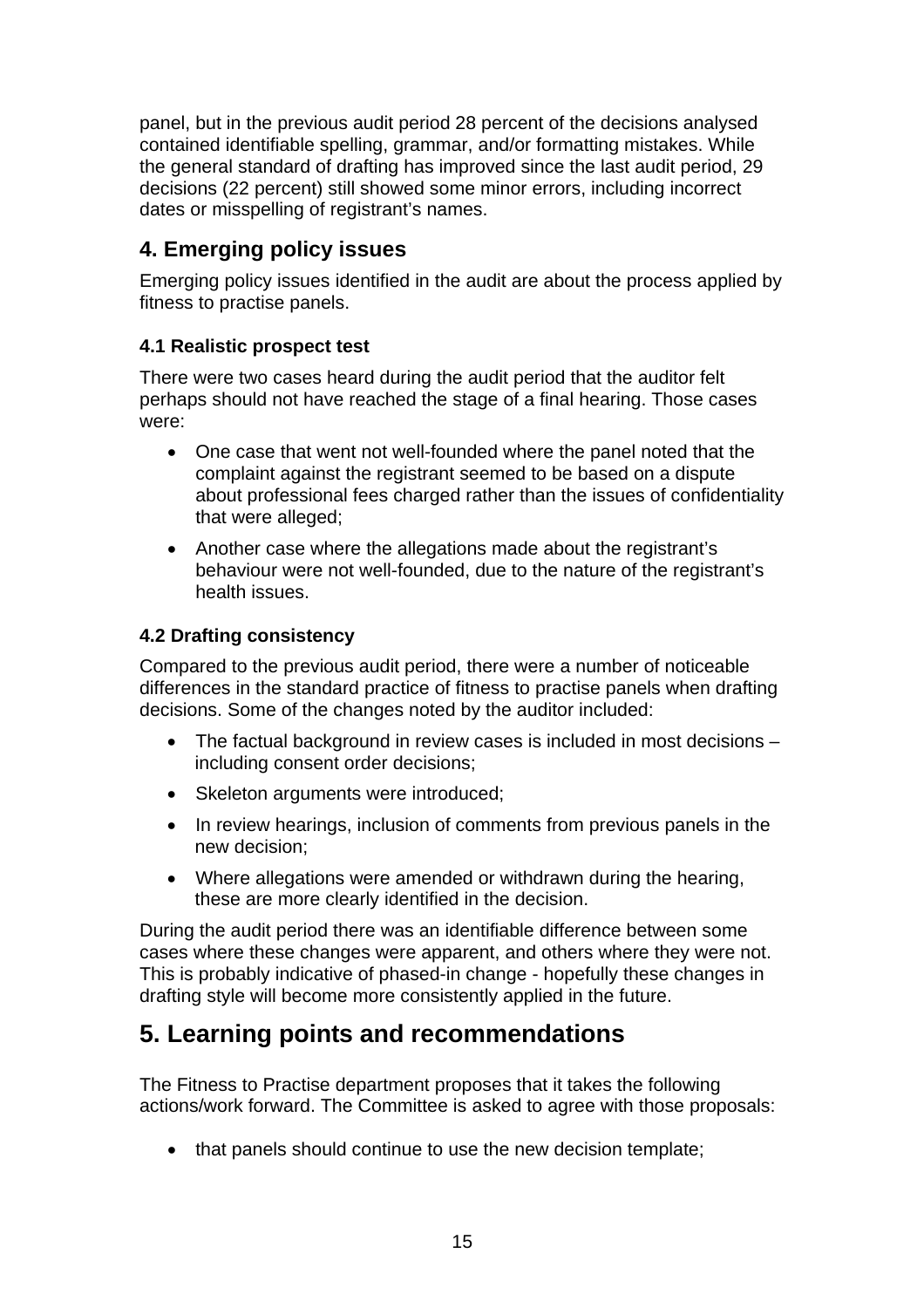- that Panel Chairs and Legal Assessors should be provided with a further briefing on how cases were transferred from the British Psychological Society and Hearing Aid Council so time in hearings can be used more effectively and is not wasted in dealing with this issue;
- that the Lead Hearings Officer should continue to review decisions before they are distributed to ensure accuracy in grammar and spelling;
- that the Indicative Sanctions Policy is further to determine whether further guidance on imposing caution orders is necessary;
- that application of the Indicative Sanctions Policy should continue to be a focus at panel refresher training sessions;
- that a paper reviewing not well founded decisions made in 2010-11 is considered by the Committee at its meeting in June 2011;
- that the Executive will take further steps to ensure that previous conditions of practice orders are included in templates where necessary; and
- that audits of final hearing decisions continue to be carried out twice yearly. The next audit dates are as follows:
	- April to August 2011
	- January to March 2012
	- September to December 2012.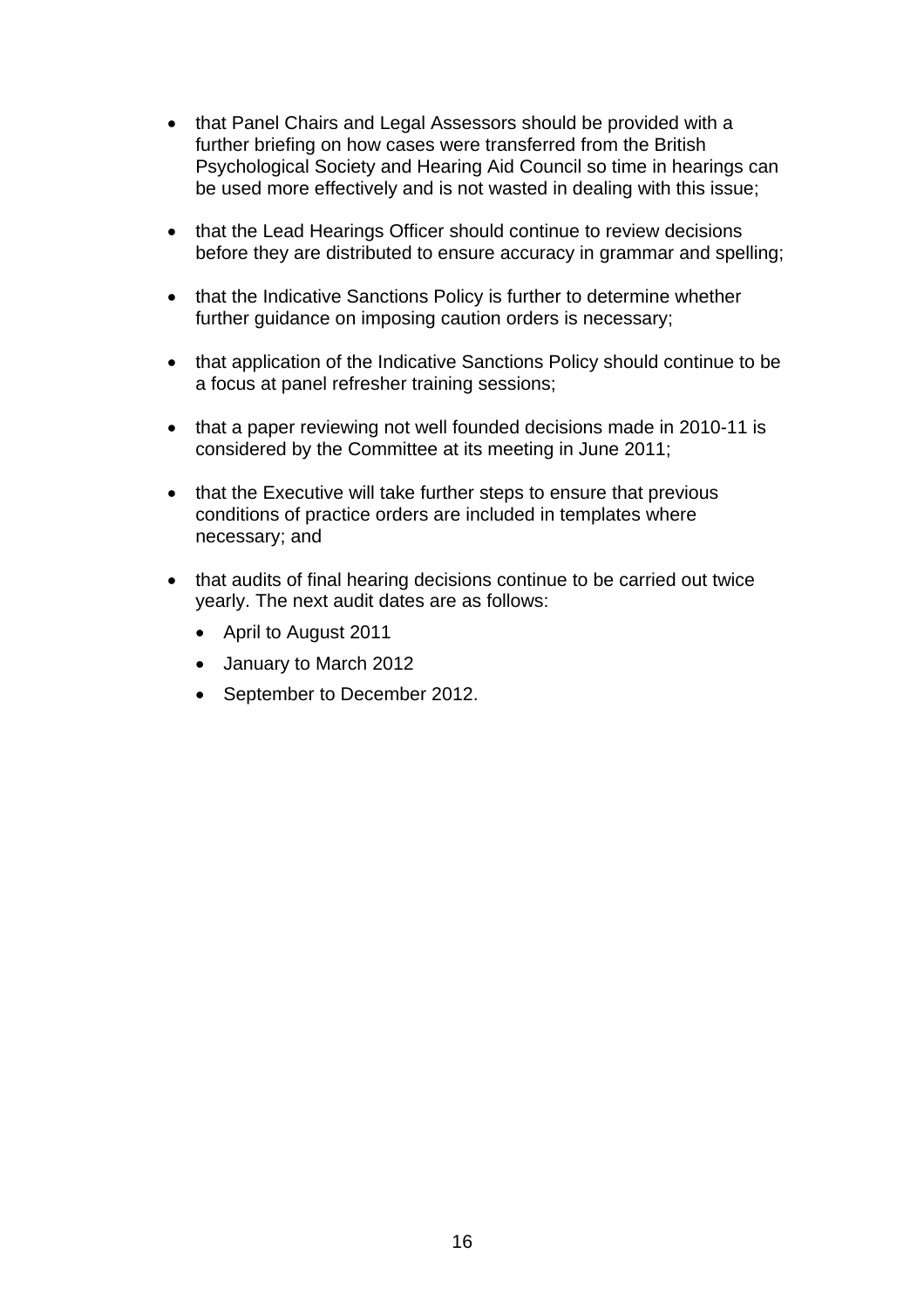### Appendix

## **Audit Form Final/Review Hearing Decisions**

| <b>Case details</b>   |                             |
|-----------------------|-----------------------------|
| Case name             |                             |
| Case reference        | FTP                         |
| <b>Panel type</b>     | Conduct and Competence/     |
|                       | Health/Investigating/Review |
| <b>Hearing date</b>   |                             |
| <b>Legal Assessor</b> |                             |
| <b>Panel Chair</b>    |                             |

### **1. Procedural issues**

| If the Registrant was not there and<br>unrepresented, did panel consider issue of<br>proceeding in absence? | Yes/No/Registrant or rep<br>attended |
|-------------------------------------------------------------------------------------------------------------|--------------------------------------|
| Did any other procedural issues arise?                                                                      | Yes/No/Comments                      |
| Was Legal Assessor advice disregarded?                                                                      | <b>Yes/No/Comments</b>               |
| Was the three stage test applied?                                                                           | <b>Yes/No/Comments</b>               |
| Evidence by way of mitigation considered                                                                    |                                      |

# **2. Drafting**

| Is decision written in clear and unambiguous<br>terms                                                                               | <b>Yes/No/Comments</b>                |
|-------------------------------------------------------------------------------------------------------------------------------------|---------------------------------------|
| (does it avoid jargon, technical, esoteric language)?                                                                               |                                       |
| Is it written in short sentences?                                                                                                   | Yes/No/Comments                       |
| Is it written of target audience?                                                                                                   | <b>Yes/No/Comments</b>                |
| Was the factual background of the case<br>included in the decision?                                                                 | <b>Yes/No/Comments</b>                |
| If review hearing, does decision make<br>reference to previous facts?                                                               | Yes/No/Comments/Not<br>review hearing |
| Is it a stand alone decision?                                                                                                       | <b>Yes/No/Comments</b>                |
| Are there adequate reasons for the decision?                                                                                        | <b>Yes/No/Comments</b>                |
| Conclusions on submissions (adjourned, facts,<br>admissibility)                                                                     | <b>Yes/No/Comments</b>                |
| Does it clearly set out the finding of facts<br>(including disputed and undisputed facts and if<br>disputed, why decision was made) | <b>Yes/No/Comments</b>                |

### **3. Order**

| What was the panel's decision? | Not well founded/ no further     |
|--------------------------------|----------------------------------|
|                                | action/ mediation/ caution/      |
|                                | conditions/ suspension/ striking |
|                                | off                              |